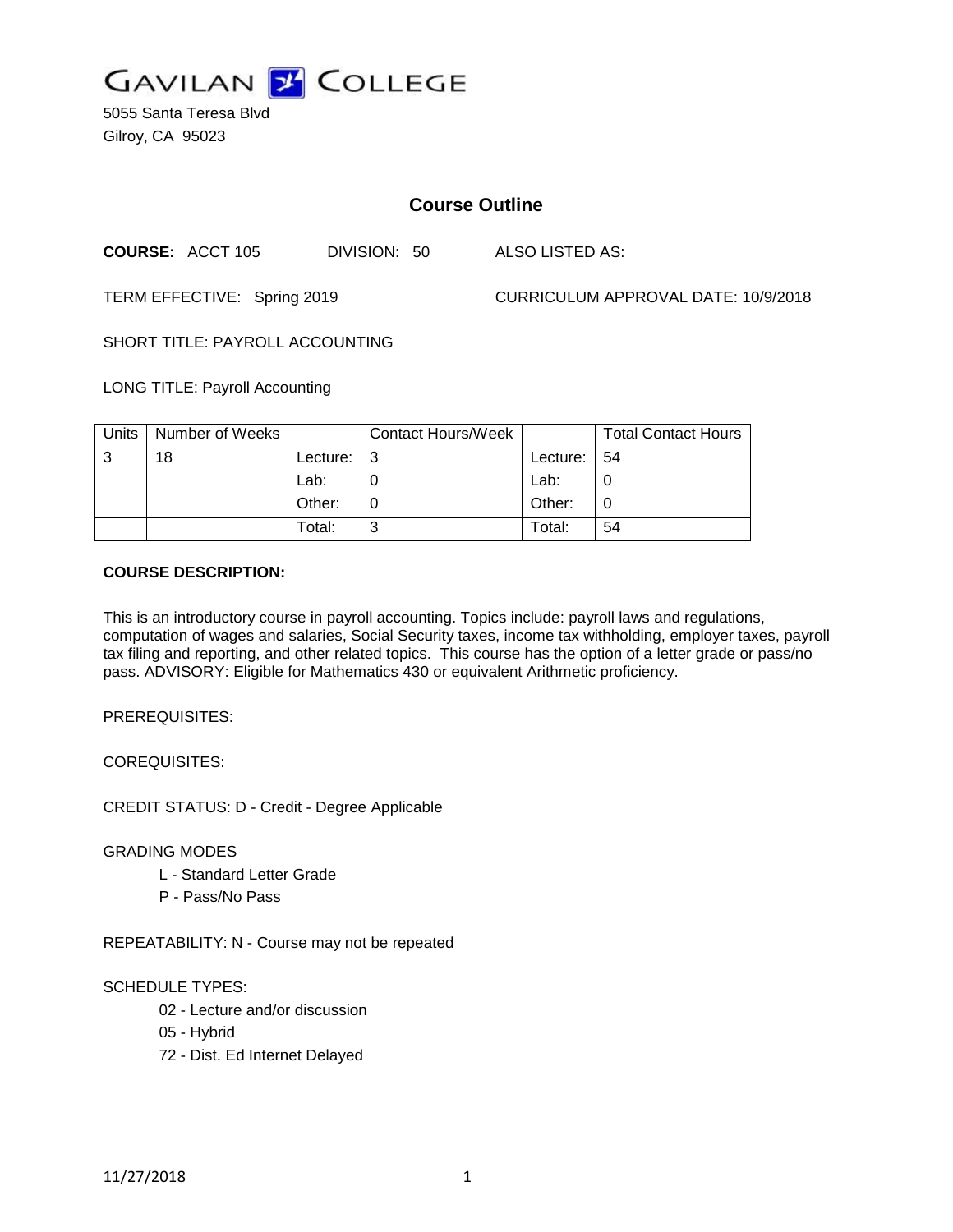# **STUDENT LEARNING OUTCOMES:**

1. Recognize and explain payroll laws, rules, and regulations.

Measure of assessment: homework, discussion, quiz, exam, project

Year assessed, or planned year of assessment: 2017

Semester: Fall

2. Recognize, explain, and demonstrate computation of wages and salaries; and computation of employee and employer taxes, including social security laws and taxes.

Measure of assessment: homework, discussion, quiz, exam, project

Year assessed, or planned year of assessment: 2017

Semester: Fall

3. Explain and demonstrate payroll record keeping, reporting, and tax filing.

Measure of assessment: homework, discussion, quiz, exam, project

Year assessed, or planned year of assessment: 2017

Semester: Fall

4. Complete a real world payroll project.

Measure of assessment: project

Year assessed, or planned year of assessment: 2017

Semester: Fall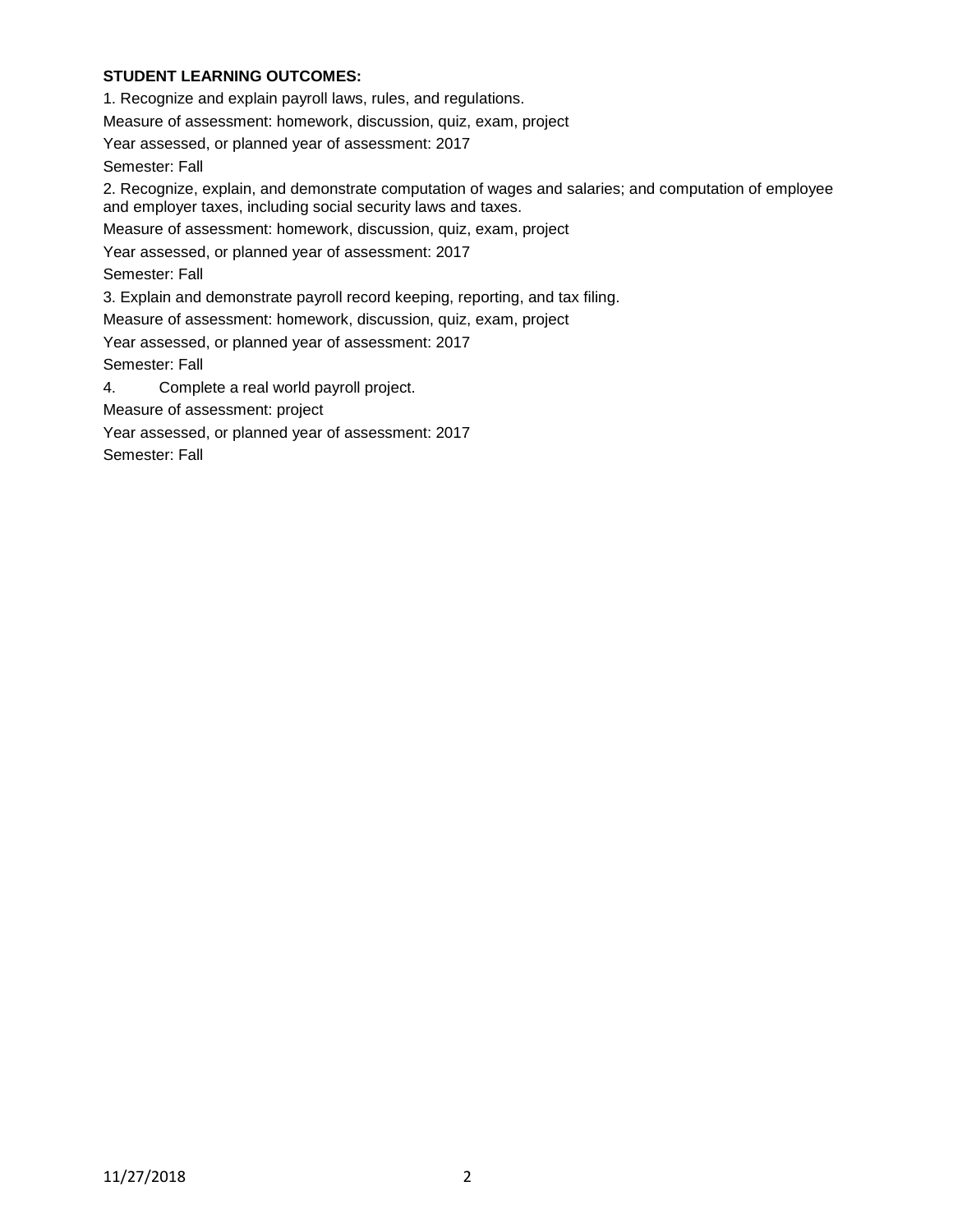# **CONTENT, STUDENT PERFORMANCE OBJECTIVES, OUT-OF-CLASS ASSIGNMENTS**

Curriculum Approval Date: 10/9/2018

7 Hours

CONTENT: The Need for Payroll and Personnel Records

STUDENT PERFORMANCE OBJECTIVES: 1) Identify the various laws that affect employers in their payroll operations.

2) Examine the recordkeeping requirements of these laws.

3) Explain the importance of a thorough recordkeeping system.

4) Describe the employment procedures generally followed in a Human Resources Department.

5) Recognize the various personnel records used by businesses and describe the type of information shown on each form.

6) Outline the procedures employed in a typical payroll accounting system.

7) Identify the payroll register and the employee's earnings record.

7 Hours

CONTENT: Computing Wages and Salaries

STUDENT PERFORMANCE OBJECTIVES: 1) Explain the major provisions of the Fair Labor Standards Act.

2) Distinguish between the employees' principal activities and their preliminary and postliminary activities.

3) Describe the main types of records used to collect payroll data.

4) Calculate regular and overtime pay.

5) Perform the following computations: Convert weekly wage rates to hourly wage rates, convert monthly and annual salary rates to hourly rates, compute regular earnings and overtime earnings to arrive at total gross earnings, compute overtime payments for pieceworkers using two different methods, compute earnings under incentive, commission, and bonus plans.

# 7 Hours

CONTENT: Social Security Taxes

STUDENT PERFORMANCE OBJECTIVES: 1) Identify, for Social Security purposes, those persons covered under the law and those services that make up employment.

2) Identify the types of compensation that are defined as wages.

3) Apply the current tax rates and wage base for FICA and SECA purposes.

4) Explain the importance of obtaining and correctly using the Employer's Identification Number and the Employee's Social Security Number.

5) Describe the different requirements and procedures for depositing FICA taxes and income taxes withheld from employees' wages.

6) Complete Form 941, Employer's Quarterly Federal Tax Return, and Form 8109, Federal Tax Deposit Coupon.

7) Recognize that, as collection agents for the government, employers may be subject to civil and criminal penalties if they fail to carry out their duties.

8 Hours

CONTENT: Income Tax Withholding

STUDENT PERFORMANCE OBJECTIVES: 1) Explain coverage under the federal income tax withholding law by determining: a) the employer-employee relationship, b) the kinds of payments defined as wages, and c) the kinds of employment excluded under the law.

2) Explain the types of withholding allowances that may be claimed by employees for income tax withholding purposes.

3) Explain the purpose of Form W-4 and list the proper procedures for using the information contained on the form.

4) Compute the amount of federal income tax to be withheld using: a) the percentage method and b) the wage-bracket method.

5) Compute the amount of federal income tax to be withheld using alternative methods such as quarterly averaging, annualizing of wages, and part-year employment.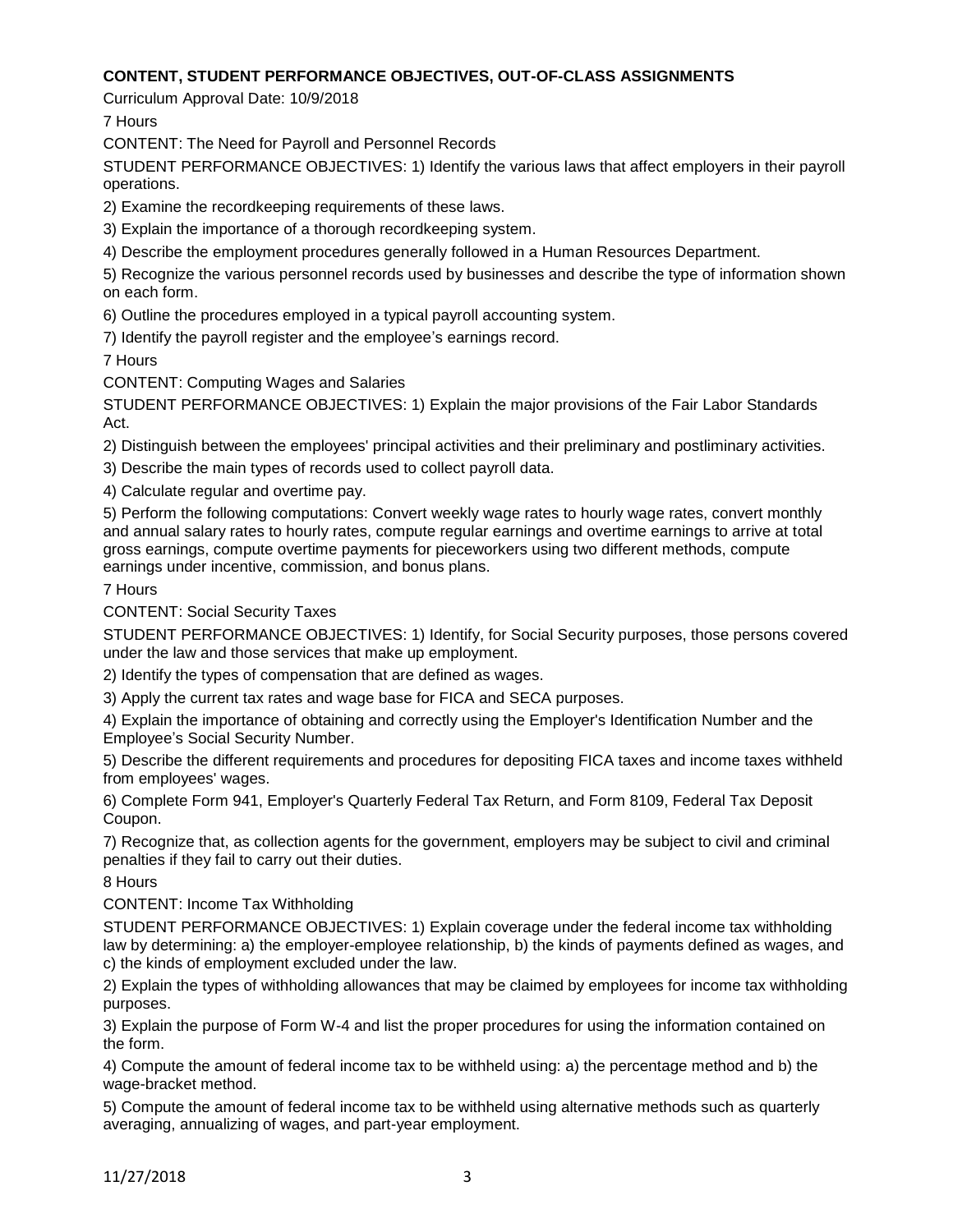6) Compute the withholding of federal income taxes on supplementary wage payments.

7) Explain how employees may receive advance earned income credit and how the employer computes the amount of the advance.

8) Complete Form W-2 and become familiar with other wage and tax statements.

9) Review completion of Form 941, Employer's Quarterly Federal Tax Return

10) Describe the major types of information returns.

11) Explain the impact of state and local income taxes on the payroll accounting process.

7 Hours

CONTENT: Unemployment Compensation Taxes

STUDENT PERFORMANCE OBJECTIVES: 1) Describe the basic requirements for an individual to be classified as an employer or an employee under the Federal Unemployment Tax Act.

2) Describe the factors considered in determining the coverage of interstate employees.

3) Identify generally what is defined as taxable wages by the Federal Unemployment Tax Act.

4) Compute the federal unemployment tax and the credit against this tax.

5) Describe how an experience-rating system is used in determining employers' contributions to state unemployment compensation funds.

6) Complete the reports required by the Federal Unemployment Tax Act.

7) Describe the types of information reports under the various state unemployment compensation laws. 7 Hours

CONTENT: Analyzing and Journalizing Payroll Transactions

STUDENT PERFORMANCE OBJECTIVES: 1) Record payrolls in payroll registers and post to employees' earnings records.

2) Describe the various deductions-both voluntary and involuntary (garnishments) that are taken out of employees' gross pay.

3) Journalize the entries to record the payroll, payroll taxes, and payment of payroll-related liabilities.

4) Post to the various general ledger accounts that are used to accumulate information from the payroll entries.

5) Explain the payment and the recording of the payroll tax deposits.

6) Discuss the need for end-or-period adjustments.

7) Identify the general ledger accounts used to record payroll transactions.

8 Hours

CONTENT: Payroll Project

STUDENT PERFORMANCE OBJECTIVES: 1) Prepare payroll registers.

2) Maintain employees' earnings records.

3) Journalize and post payroll and payroll tax entries.

4) Complete federal, state, and city tax deposit forms and journalize the transactions.

5) Prepare various quarter-end and year-end payroll tax forms.

6) Make the accrual entries for the payroll at the end of a year.

2 Hours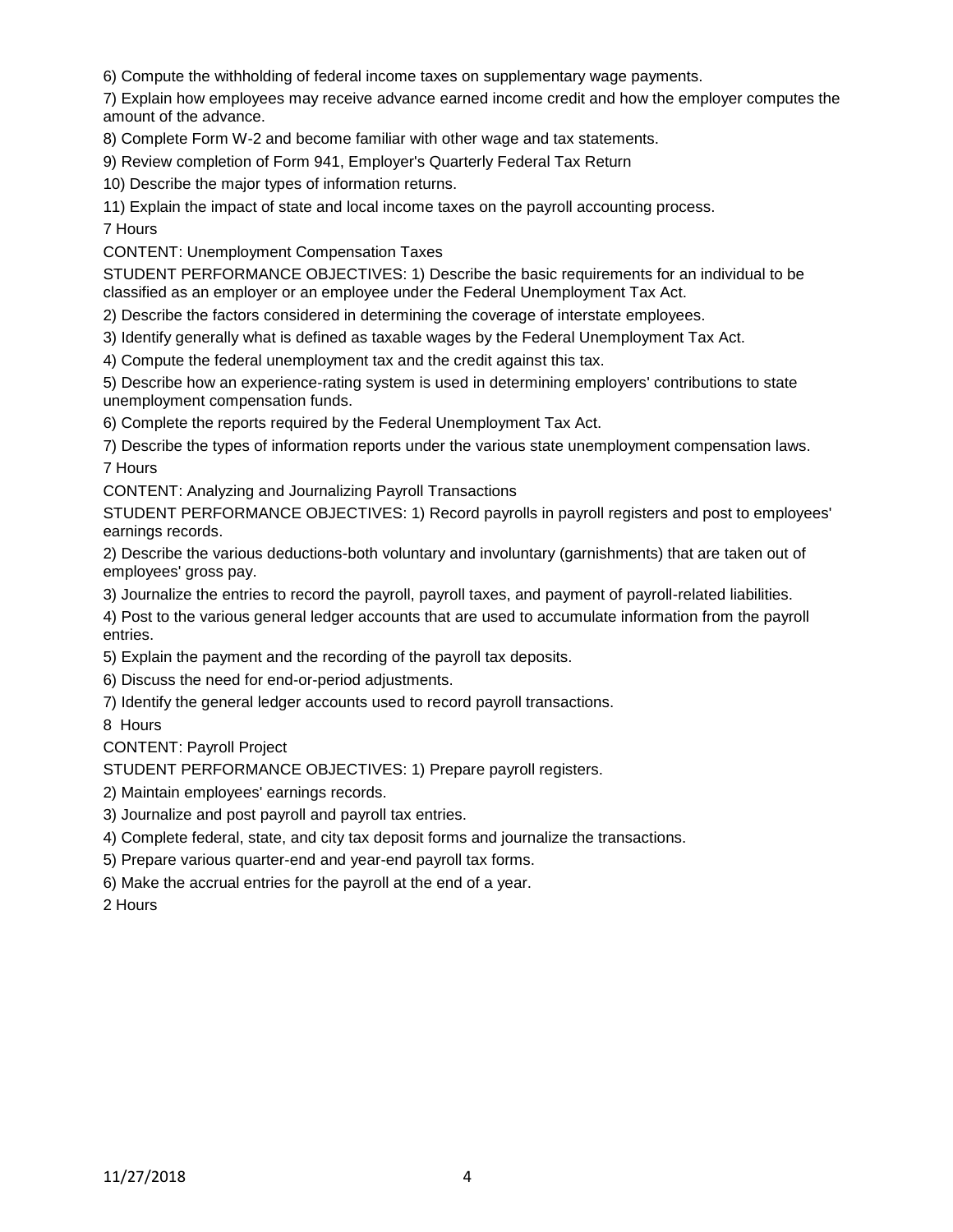# **METHODS OF INSTRUCTION:**

Lecture, Discussion, Guided Practice

#### **OUT OF CLASS ASSIGNMENTS:**

Required Outside Hours: 60

Assignment Description: HOMEWORK: Chapter 1 - Payroll and Personnel Records: Questions and Problems. HOMEWORK: Chapter 2 - Computing Wages and Salaries: Questions and Problems. HOMEWORK: Chapter 3 - Social Security Taxes: Questions and Problems. HOMEWORK: Chapter 4 - Income Tax Withholding: Questions and Problems. HOMEWORK: Chapter 5 - Unemployment Compensation Taxes: Questions and Problems. HOMEWORK: Chapter 6 - Analyzing and Journalizing Payroll

#### **METHODS OF EVALUATION:**

Writing assignments

Percent of total grade: 5.00 %

Percent range of total grade: 5% to 20% Written Homework; Reading Reports; Other: short Answer. If this is a degree applicable course, but substantial writing assignments are not appropriate, indicate reason: Course is primarily computational and course primarily involves skill demonstration or problem solving.

Problem-solving assignments

Percent of total grade: 30.00 %

Percent range of total grade: 30% to 90% Homework Problems; Quizzes; Exams; Other: Projects

Skill demonstrations

Percent of total grade: 5.00 %

Percent range of total grade: 5% to 20% Class Performance/s

Objective examinations

Percent of total grade: 30.00 %

### **REPRESENTATIVE TEXTBOOKS:**

Required Representative Textbooks Bieg, Bernard J. . Payroll Accounting. Boston, MA: Cengage Learning,2018. ISBN: 9781337291057 Reading Level of Text, Grade: 12th Verified by: Jason Wolowitz